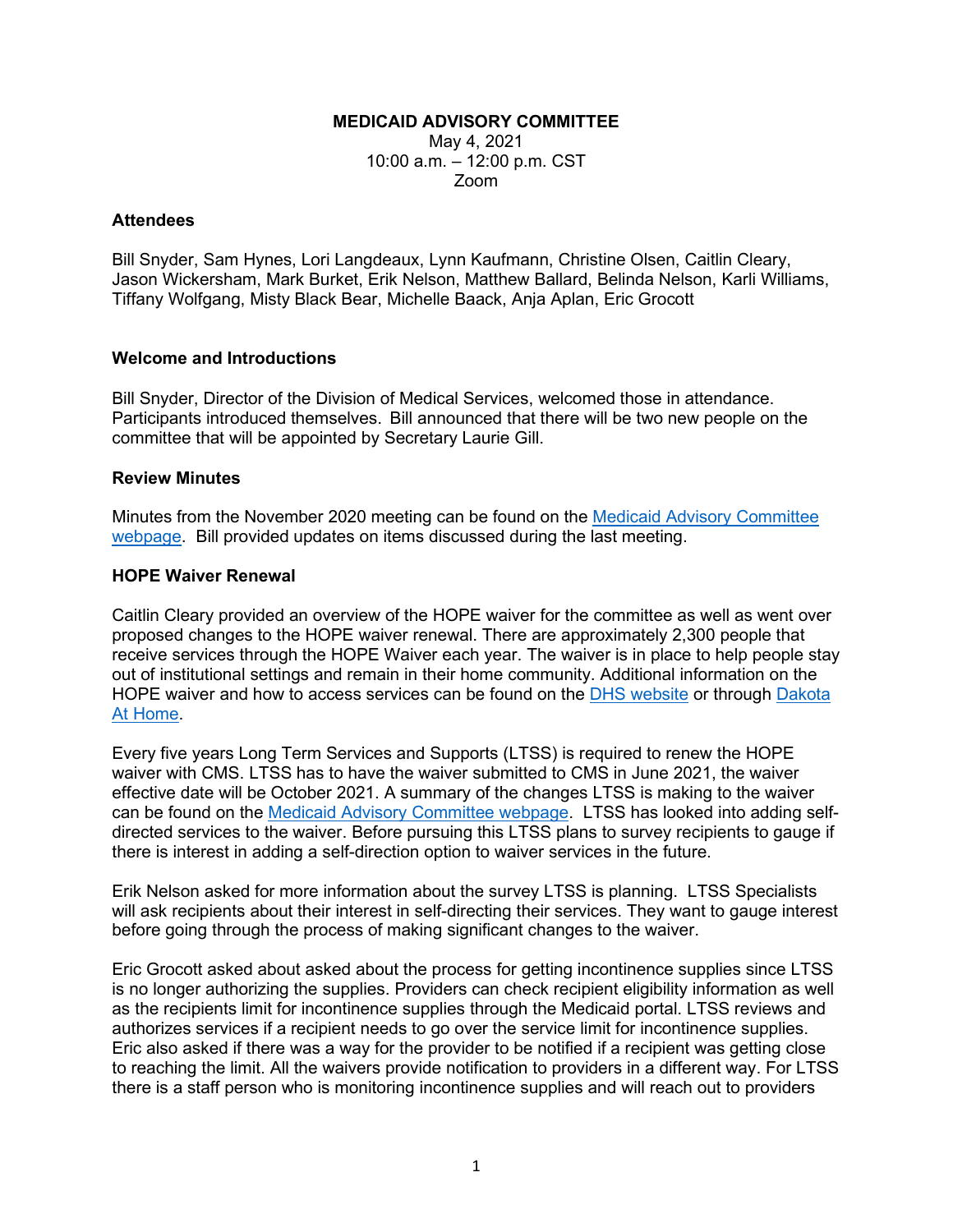when a recipient is close to reaching the limit. There is additional information on the provider [communication page](https://dss.sd.gov/medicaid/providers/communication.aspx) regarding incontinence supplies.

Lynn Kaufman asked when LTSS Specialists will being going back into the home to do assessments with recipients. Specialist started doing home visits with recipients again on April 1. Recipients have the option of meeting in person or virtually.

Bill provided a brief overview of the other three HCBS waivers.

# **State Plan Amendment Report**

Matthew Ballard provided an overview of state plan amendments since the last meeting. A complete list of state plan amendments can be found on the [Medicaid Advisory Committee](https://dss.sd.gov/medicaid/mac.aspx)  [webpage.](https://dss.sd.gov/medicaid/mac.aspx)

Michelle Baack asked for more information on the career connector 1115. Matthew explained that the career connector 1115 waiver would create a work requirement for Medicaid and that it would assist people to enter to the workforce or to achieve education goals. Erik Nelson asked if there were updates on the 1115 waiver approval with the change in administration. The Biden administration has signaled that they are not supportive of work requirement waivers. The Biden administration has revoked previously approved 1115 waivers with work requirements in other states. CMS has not taken any action or provided any additional communication regarding South Dakota's career connector 1115 waiver. Erik Nelson asked if there were any updates on current participation. Current participation in the career connector program is voluntary, participation is steady, but utilization is low.

### **Other Medicaid Updates**

### *CHART Opportunity*

Matthew Ballard updated the group on South Dakota's intention to apply for the Community Health Access and Rural Transformation (CHART) Model federal grant opportunity. The grant works with states to implement an alternative payment methodology for selected rural providers. Medicaid is applying for this opportunity as a lead agency. The award is for \$5 million over a 7 year period. It would allow South Dakota to implement capitated payments for both Medicare and Medicaid for participating rural hospitals. In addition to the capitated payments, the model also assists states to implement a health transformation plan which will work to increase access to specialty care, assist patients to manage chronic conditions, and increase use of telemedicine. We have received interest from facilities in Brown county and in the Black Hills. Additional information can be found on the **DSS** chart website.

Michelle Baack commented that this sounds like a good opportunity for the state and should increase access to care. Michelle asked if we know who else is applying. Medicaid does not know who else might be applying. There is not any public information regarding the number of applicants.

### *Well-Child Resources and Child Care Collaboration*

During the last MAC meeting it was suggested that we collaborate with childcare providers to get messaging out encouraging parents to take their children in for their well child visit and vaccinations. DSS and DOH have collaborated to put together a brochure that can be sent to a variety of providers. Approximately 25,000 brochures are being sent to childcare providers and foster care providers. The resources are free for anyone to use. They can be ordered from the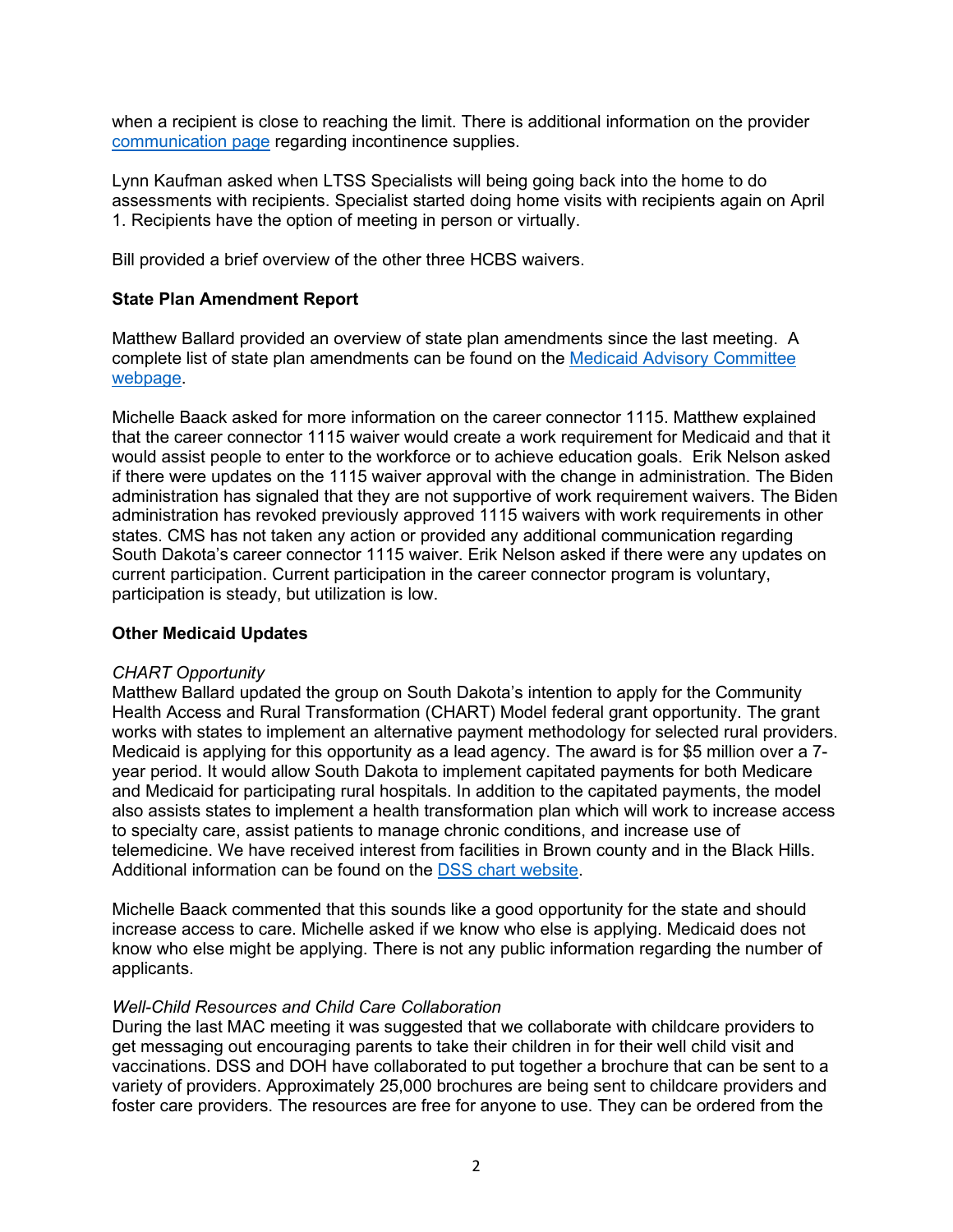[DSS website.](https://dss.sd.gov/formsandpubs/) In addition to the print materials DSS has created a social media tool kit. The tool kit includes infographics and text regarding well-child visits and vaccinations. The social media toolkit can be found on the [Medicaid Well-Child webpage.](https://dss.sd.gov/medicaid/recipients/recipientprograms/wellvisit_socialmediatoolkit.aspx)

## *High-Cost Claim Review*

Bill reported on Medicaid high-cost claims. DSS closely monitors Medicaid expenditures. Over the last year the number of high-cost claims has increased. The high-cost claims have been reviewed and it has been determined that the increase in high-cost claims is not COVID-19 related. We are working with a contractor to review high-cost claims. This review will consist of a review of both in-state and out-of-state claims.

## *Legislative Session*

Bill provided an overview of the 2021 legislative session. During session the legislature approved inflationary increases for Medicaid providers, the inflation is 2.4% for most services, there are some exceptions where we cannot increase a rate due to federal regulations. DSS brought forward a bill SB7 this session. The bill allows Medicaid to be awarded restitution in criminal cases.

## *Recovery Audit Contractor Exemption*

South Dakota received a two-year extension on the recovery audit contractor (RAC) exemption. Having a RAC is a requirement of CMS. The RAC selects claims to audit as well as medical records. They audit if a claim was paid appropriately. If it was overpaid, they will ask for money back. South Dakota Medicaid has a high payment accuracy and as a result we have a long standing exemption from this recovery audit requirement. We are glad to see this extended for 2 more years.

# **COVID-19/ Public Health Emergency Update**

The federal PHE was extended again until July 21, 2021. It is extended it in 90 days increments. The federal government has indicated that the PHE will likely be extended through the end of 2021.

Vaccines are being provided to providers by the federal government at no cost. Medicaid reimburses the administration of the vaccine.

Belinda Nelson asked if the extension to the PHE impacts the ability for mental health providers to continue to provide services via telephone. Tiffany Wolfgang explained that there is an executive order in place which provided the flexibility to provide behavioral health services via telephone. If the executive order is not extended, then that flexibility will expire in June. Tiffany explained that Behavioral Health is working with Medical services to see what needs to be done to make some of these COVID flexibilities permeant.

Erik Nelson asked about vaccine marketing for the COVID-19 vaccine and if Medicaid has done any specific marketing for the vaccine. DOH has been on point for marketing to individuals. We have focused on communication to providers regarding vaccine reimbursement.

Eric Grocott asked if we have any data on Medicaid COVID-19 vaccine administration, and the number of people that have received the vaccine. Medicaid has seen about 2,000 covid vaccine administration claims every month. There was a follow-up question regarding the number of vaccines administrated in the 16-18 age range. Medicaid did not have the data regarding that age group readily available.